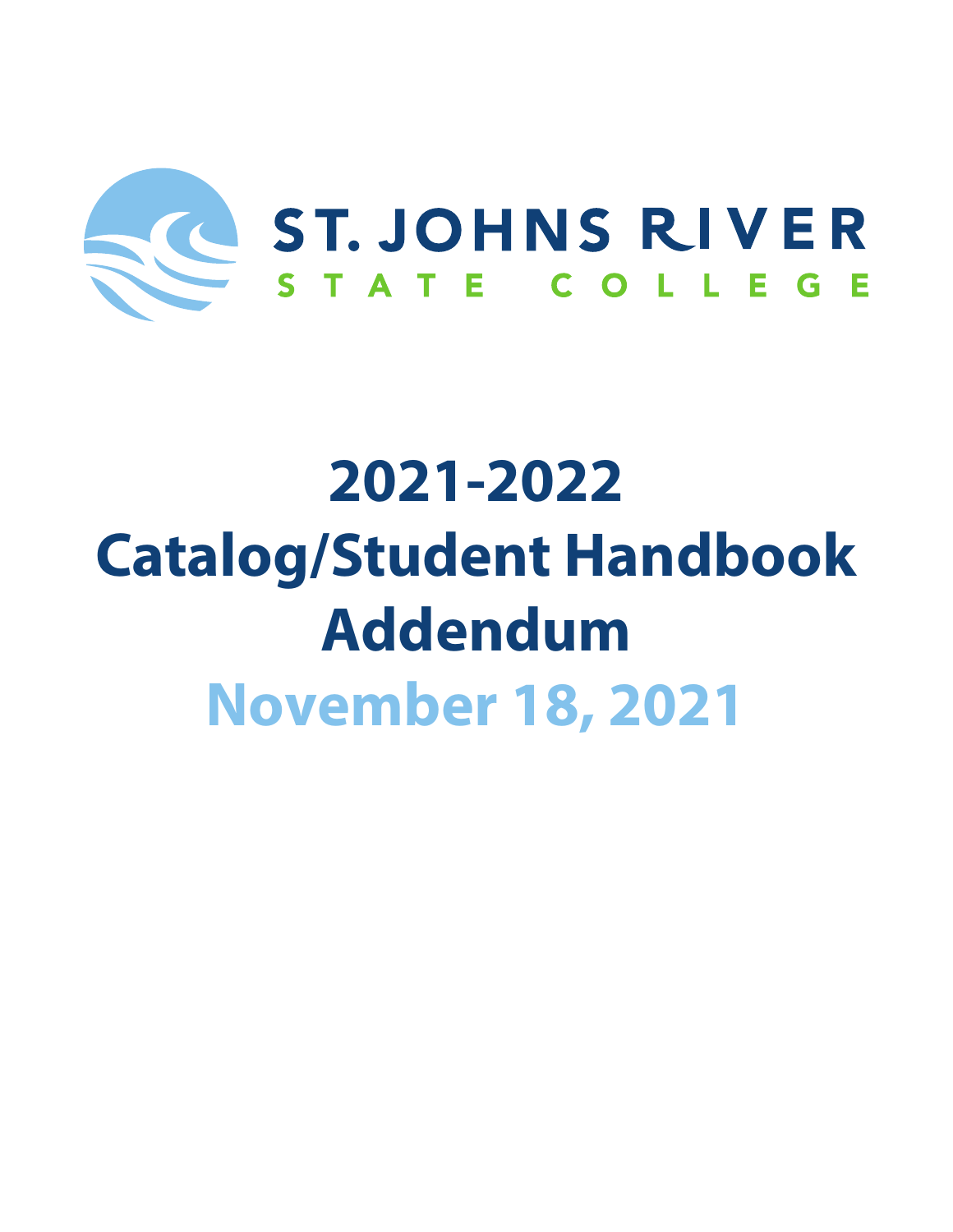requirements in English, humanities, and mathematics.

- 3. All candidates must pay all fees and discharge all other obligations to the College.
- 4. All candidates must file an application for degree and meet all degree requirements by the last date of the term in which they plan to graduate.

# **Baccalaureate Degrees**

The College awards the Bachelor of Science in Early Childhood Education, the Bachelor of Science in Nursing, and the Bachelor of Applied Science in Organizational Management.

- 1. All candidates for a degree must complete the minimum number of hours specified for the degree. Candidates for the Bachelor of Applied Science in Organizational Management and Bachelor of Science in Nursing degree must have a 2.0 minimum overall GPA, whereas those in the Bachelor of Science program in Early Childhood Education must have a 2.5 minimum overall GPA. A minimum of 30 credits of upper division (ie 3000 - 4000 level) semester credit hours must be completed at SJR State. For the Bachelor of Applied Science in Organizational Management degree, this includes the senior year internship capstone course. For the Bachelor of Science in Early Childhood Education degree, this includes the semester-long senior student internship. BSN students are allowed transfer of up to 9 (nine) credits of upper level BSN courses as long as a minimum requirement of completing 25% of total program hours at SJR State can be met. Students are required to take NUR 3169 and NUR 4949 at SJR State.
- 2. All degree candidates must complete all general education requirements and successfully demonstrate college-level proficiency in communication and computation. A grade of "C" or higher is required for those courses meeting the area requirements in English, humanities, and mathematics.
- 3. All degree candidates must have completed two years of the same high school foreign OR two semesters of college level foreign language OR documented proficiency of a foreign language. If you did not take two years of the same high school foreign language and do not have documented proficiency of a foreign language, you will need to register for two semesters of college level foreign language in order to graduate.
- 4. All candidates must pay all fees and discharge all other obligations to the College.
- 5. All candidates must file an application for degree and meet all degree requirements by the date indicated in the academic calendar.

#### **OUT-OF-STATE RECIPROCITY AND PROFESSIONAL LICENSURE DISCLOSURE**

Effective July 2018, St. Johns River State College has been approved by Florida to participate in National Council for State Authorization Reciprocity Agreements. NC-SARA is a voluntary, regional approach to state oversight of postsecondary distance education. The reciprocity agreements allow for the open delivery of academic credit-earning activities in participating states, including academic field experiences such as internships or practicums.

SJR State offers a variety of programs designed to prepare students for employment in various occupations. Programs leading to licensure meet the educational requirements of the state of Florida. Completion of these programs may meet licensure requirements for same or similar occupations in states other than Florida; however, individual state's requirements vary. The following is a list of SJR State programs that lead to licensure:

- Florida Corrections Officer Academy, C.C. Florida only
- Early Childhood Education, B.S. Florida; all other states not

determined.

- Educator Preparation Institute, Certificate Florida; all other states not determined
- Emergency Medical Technician, C.C.C. All states
- Health Information Technology, A.S. Florida; all other states not determined
- Florida Law Enforcement Officer Academy, C.C. Florida only
- Medical Assisting, C.C. Florida; all other states not
- determined
- Nursing, A.S. All states
- Paramedic, C.C. All states
- Practical Nursing, C.C. Florida only
- Radiologic Technology, A.S. All states except Maryland
- Respiratory Care, A.S. All states

*Any state not listed as accepting of a program's licensure may have different educational requirements from Florida.*

If you live in any state other than Florida and are a prospective student interested in one of these programs, please consult NC-SARA's Professional Licensure Directory https://nc-sara.org/resources/ professional-licensure and contact the appropriate licensing agency in your state or the state where you intend to work to get its state licensure requirements before starting a program. SJR State makes every effort to ensure licensure information is current and is continuing to investigate out-of-state licensure requirements; however, professional licensure regulations vary by state and are frequently revised. Please contact the director of your program of interest at SJR State if you need additional guidance on identifying licensure requirements in your state.

# **GRADUATION CEREMONY**

The College holds a graduation ceremony at the end of each spring and fall term. Degree/college credit certificate candidates are encouraged to participate in the exercise. Degree/college credit certificate recipients may participate in the graduation exercises by purchasing a cap and gown through the SJR State Bookstore by the date specified in the academic calendar. Degree/college certificate candidates must submit a graduation application by the date specified in the academic calendar. Cap and gowns ordered from the SJR State Bookstore are black and are required by all participants. Students have the ability to also purchase additional tassels. Baccalaureate stoles are available for purchase along with the appropriate stoles for collegiate high school graduates and dual enrollment graduates. Students who order a cap and gown through the SJR State bookstore will be notified in writing prior to the ceremony with instructions for commencement day.

Graduates from Florida School of the Arts have their own graduation ceremony, which truly reflects the artistic nature of the school. Participation in the annual June ceremony is required of graduating students. Candidates must also satisfy all financial obligations to the College.

#### **STEPS TO APPLY FOR GRADUATION/DEGREE CONFERRAL**

- 1. Review catalog, Degree Works evaluation, or contact an advisor to make sure you have met all requirements.
- 2. Complete graduation application by deadline in the academic calendar.
	- If you fail to apply by the deadline, you may be required to file a petition in order to graduate.
	- Applications submitted after the end of term will be processed for the next term's graduation.
	- You will be notified in writing after the end of the term with the conferral decision.
- 3. If you want to participate in either the spring or fall graduation ceremony, you must purchase a cap and gown at one of the SJR State bookstores by the deadline in the college Academic Calendar.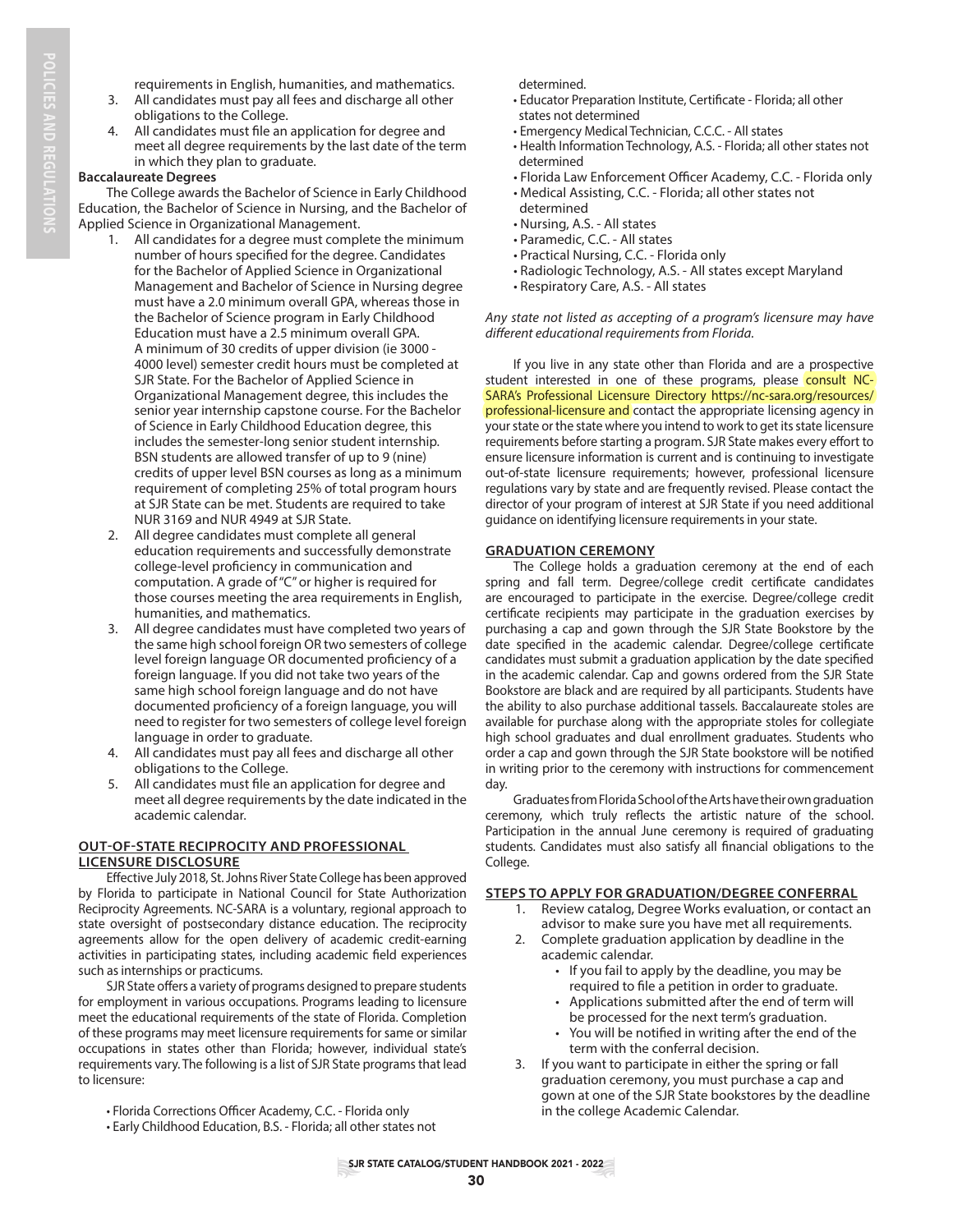# **RIGHTS TO CHALLENGE AND HEARING**

Students (parents) have the right to challenge the content of any record to which they are granted access under paragraph one in order to ensure accuracy, privacy, and other rights. Any challenge may be settled through informal meetings between the parents, guardian, or students and the appropriate college official. If an agreement cannot be reached informally, a hearing shall be held in accordance with the Rules of the State Board of Education.

#### **RIGHT OF PRIVACY**

Every student has the right to privacy for educational records kept on him or her. Personally identifiable records of students are confidential and are exempt from the provisions of section 119.07(1) Florida Statutes (which permits access to public records). The College shall not permit the release of records without the written consent of the student (or parent/guardian if appropriate).

Personally identifiable information may be released without the student's or parent's/guardian's consent to the following persons or organizations:

- 1. Officials of schools where student intends to enroll.
- 2. Other school officials who have legitimate educational inter ests in the information sought.
- 3. Local, state, and federal educational authorities who are authorized to receive the information pursuant to law.
- 4. In connection with financial aid for which the student has applied or which the student has received.
- 5. Entities conducting studies for, or on behalf of, an institution for the purpose of developing, validating, or administering predictive tests, and student aid programs if such studies are conducted so as not to permit the personal identification of students.
- 6. Accrediting organizations in order to carry out accrediting functions.
- 7. Appropriate parties in connection with an emergency, if necessary, to protect the health or safety of the students or other individuals.
- 8. The Auditor General in connection with his/her official functions.
- 9. A court of competent jurisdiction in compliance with an order of that court or the attorney of record pursuant to a law fully issued subpoena upon the condition that the student and, if appropriate, his or her parent/guardian are notified of the order or subpoena in advance of compliance by the educational institution.
- 10. Credit bureaus in connection with an agreement for financial aid which the student has executed to the extent necessary to enforce the terms of the agreement.
- 11. A contractor, consultant, volunteer, or other party to whom an agency or institution has outsourced institutional services or functions may be considered a school official under this paragraph, provided that the outside party:
	- a. Performs an institutional service or function for which the agency or institution would otherwise use employees.
	- b. Is under the direct control of the agency or institution with respect to the use and maintenance of education records.

Consents for disclosure must be signed, dated, and shall specify the records to be disclosed and to whom the disclosure should be made.

Requests for access to student records should be in writing and retained as part of the record. (Authority section 1002.22 Florida Statutes)

## **STUDENT CODE OF CONDUCT**

Article I: Definitions

(A) The term "College" means St. Johns River State College, SJR

State.

(B) The term "student" includes all persons taking courses at the College, both full-time and part-time, pursuing an undergraduate degree. Persons who are not officially enrolled for a particular term but who have a continuing relationship with the College are considered "students."

(C) The term "faculty member" means any person hired by the College to conduct classroom activities.

(D) The term "College official" includes any person employed by the College, performing assigned administrative or professional responsibilities.

(E) The term "member of the College community" includes any person who is a student, faculty member, College official, or any other person employed by the College. A person's status in a particular situation shall be determined by the Vice President for Student Affairs.

(F) The term "College premises" includes all land, buildings, facilities, and other property in the possession of or owned, used or controlled by the College (including adjacent streets and sidewalks).

(G) The term "organization" means any number of persons who have complied with the formal requirements for College (recognition/ registration).

(H) The term "judicial body" means any person or persons authorized by the Vice President for Student Affairs/Assistant General Counsel to determine whether a student has violated the Student Code and to recommend imposition of sanctions.

(I) The term "Judicial Advisor" means a College official authorized on a case-by-case basis by the Vice President for Student Affairs/ Assistant General Counsel to impose sanctions upon students found to have violated the Student Code. The Vice President for Student Affairs/Assistant General Counsel may authorize a judicial advisor to serve simultaneously as a judicial advisor and the sole member or one of the members of a judicial body. Nothing shall prevent the Vice President for Student Affairs/Assistant General Counsel from authorizing the same judicial advisor to impose sanctions in all cases.

(J) The term "Appellate Board" means any person or persons authorized by the Vice President for Student Affairs/Assistant General Counsel to consider an appeal from a judicial body's determination that a student has violated the Student Code or from the sanctions imposed by the Judicial Advisor.

- (K) The term "shall" is used in the imperative sense.
- (L) The term "may" is used in the permissive sense.

(M) The Vice President for Student Affairs/Assistant General Counsel is the person designated by the College President to be responsible for the administration of the Student Code.

(N) The term "policy" is defined as the written regulations of the College as found in, but not limited to, the Student Code and the Catalog/Student Handbook.

- (O) The term "cheating" includes, but is not limited to:
	- 1. use of any unauthorized assistance in taking quizzes, tests, or examinations;
	- 2. dependence upon the aid of sources beyond those authorized by the instructor in writing papers, preparing reports, solving problems, or carrying out other assignments; or
	- 3. the acquisition, without permission, of tests or other academic material belonging to a member of the College faculty or staff.

(P) The term "plagiarism" includes, but is not limited to, the use, by paraphrase or direct quotation, of the published or unpublished work of another person without full and clear acknowledgment. It also includes the unacknowledged use of materials prepared by another person or agency engaged in the selling of term papers or other academic materials.

#### Article II: Judicial Authority

(A) The Vice President for Student Affairs/Assistant General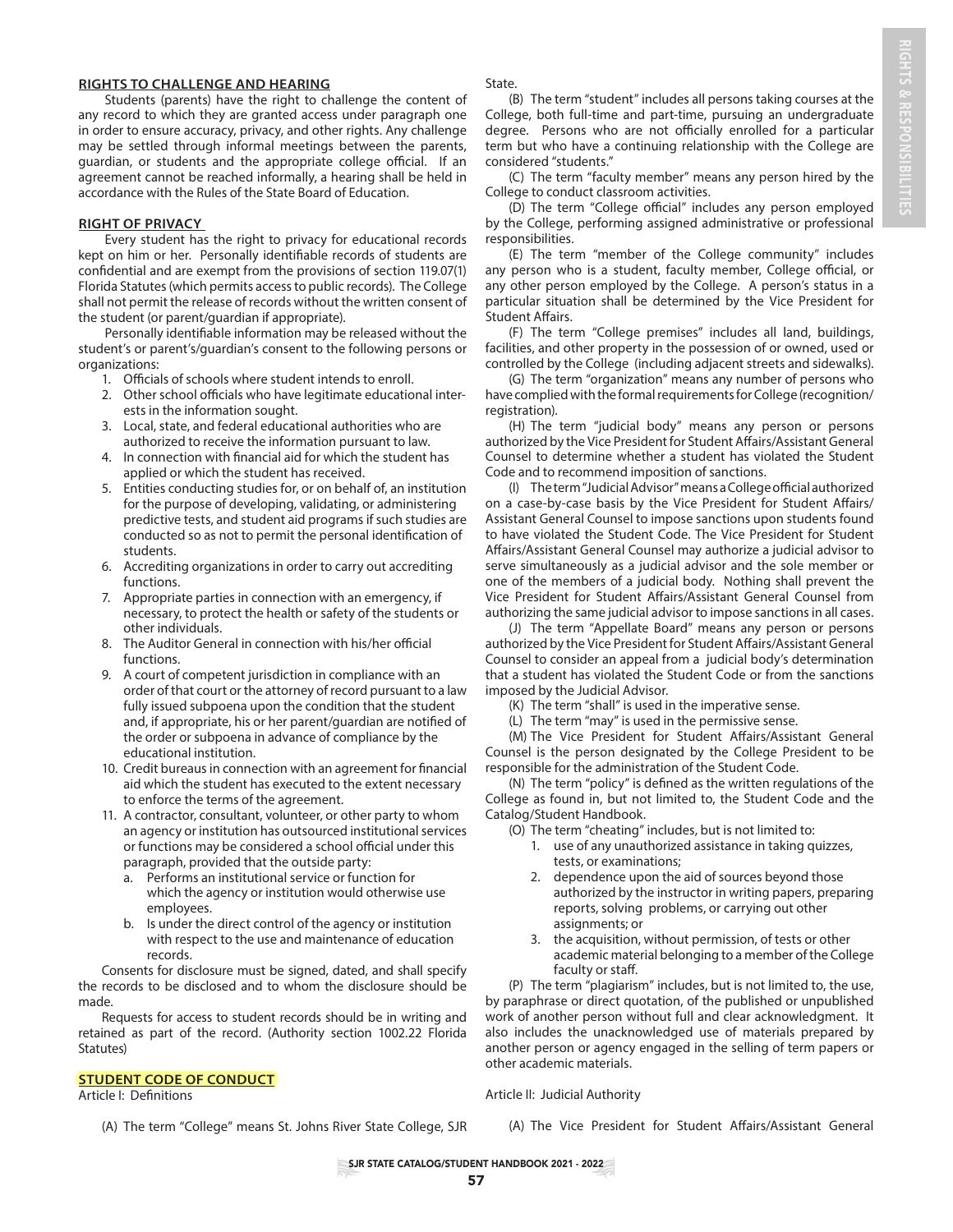Counsel shall determine the composition of judicial bodies and appellate boards and determine which judicial body, judicial advisor, and appellate board shall be authorized to hear each case.

(B) The Vice President for Student Affairs/Assistant General Counsel shall develop policies for the administration of the judicial program and procedural rules for the conduct of hearings which are not inconsistent with provisions of the Student Code.

(C) Decisions made by a judicial body and/or judicial advisor shall be final, pending the normal appeal process.

(D) A judicial body may be designated as arbiter of disputes within the student community in cases which do not involve a violation of the Student Code. All parties must agree to arbitration, and are to be bound by the decision with no right of appeal.

# Article III: Proscribed Conduct

(A) Jurisdiction of the College

 Generally, College jurisdiction and discipline shall be limited to conduct which occurs on College premises or which adversely affects the College community and/or the pursuit of its objectives. The Vice President for Student Affairs/Assistant General Counsel shall determine on a case-by-case basis whether jurisdiction over offcampus activity should be asserted.

(B) Conduct--Rules and Regulations

Any student or student organizations found to have committed the following misconduct is subject to the disciplinary sanctions outlined in Article IV:

- 1. Acts of dishonesty, including, but not limited to, the following:
	- a. Cheating, plagiarism, or other forms of academic dishonesty.
	- b. Furnishing false information to any College official, faculty member, or office.
	- c. Forgery, alteration or misuse of any College document, record or instrument of identification.
	- d. Tampering with the election of any College recognized student organization.
- 2. Disruption or obstruction of teaching, research, adminis tration, disciplinary proceedings, other College activities, including its public-service functions on or off campus, or other authorized non-College activities, when the act occurs on College premises.
- 3. Physical abuse, verbal abuse, threats, intimidation, harassment, coercion and/or other conduct which threatens or endangers the health or safety of any person.
- 4. Attempted or actual theft of and/or damage to property of the College or property of a member of the College community or other personal or public property.
- 5. Hazing, defined as an act which endangers the mental or physical health or safety of a student, or which destroys or removes public or private property, for the purpose of initiation, admission into, affiliation with, or as a condition for continued membership in, a group or organization operating under the sanction of a postsecondary institu tion. Such term includes, but is not limited to, any brutality of a physical nature, such as whipping, beating, branding, forced calisthenics, exposure to the elements, forced consumption of any food, liquor, drug or other substance, or other forced physical activity which could adversely affect the physical health or safet of the student and also includes any activity which would subject the student to extreme mental stress such as sleep deprivation, forced exclusion from social contact, forced conduct which could result in extreme embarrassment, or other forced activity which could adversely affect the mental health or dignity of the student.
- 6. Failure to comply with directions of College officials or law enforcement officers acting in performance of their duties and/or failure to identify oneself to these persons when requested to do so.
- 7. Unauthorized possession, duplication or use of keys to any College premises or unauthorized entry to or use of College premises.
- 8. Violation of published College policies, rules or regulations.
- 9. Violation of federal, state or local law on College premises or at College sponsored or supervised activities.
- 10. Use, possession or distribution of narcotic or other con trolled substances except as expressly permitted by law.
- 11. Use, possession or distribution of alcoholic beverages except as expressly permitted by the law and College regulations, or public intoxication.
- 12. Illegal or unauthorized possession of firearms, explosives, other weapons, or dangerous chemicals on College premises.
- 13. Participation in a campus demonstration which disrupts the normal operations of the College and infringes on the rights of other members of the College community; leading or inciting others to disrupt scheduled and/or normal activities within any campus building or area; intentional obstruction which unreasonably interferes with freedom of movement, either pedestrian or vehicular, on campus.
- 14. Obstruction of the free flow of pedestrian or vehicular traffic on College premises or at College sponsored or supervised functions.
- 15. Conduct which is disorderly, lewd, or indecent; breach of peace; aiding, abetting, or procuring another person to breach the peace on College premises or at functions sponsored by, or participated in by, the College.
- 16. Theft or other abuse of computer time, including but not limited to:
	- a. Unauthorized entry into a file, to use, read, or change the contents, or for any other purpose.
	- b. Unauthorized transfer of a file.
	- c. Unauthorized use of another individual's identification and password.
	- d. Use of computing facilities to interfere with the work of another student, faculty member or College Official.
	- e. Use of computing facilities to send, receive, or access obscene or abusive messages, websites, or materials.
	- f. Use of computing facilities to interfere with normal operation of the College computing system.
- 17. Abuse of the judicial system, including but not limited to: a. Failure to obey the summons of a judicial body or
	- College official. b. Falsification, distortion, or misrepresentation of
	- information before a judicial body.
	- c. Disruption or interference with the orderly conduct of a judicial proceeding.
	- d. Institution of a judicial proceeding knowingly without cause.
	- e. Attempting to discourage an individual's proper participation in, or use of, the judicial system.
	- f. Attempting to influence the impartiality of a member of a judicial body prior to, and/or during the course of, the judicial proceeding.
	- g. Harassment (verbal or physical) and/or intimidation of a member of a judicial body prior to and/or after a judicial proceeding.
	- h. Failure to comply with the sanction(s) imposed under the Student Code.
	- i. Influencing or attempting to influence another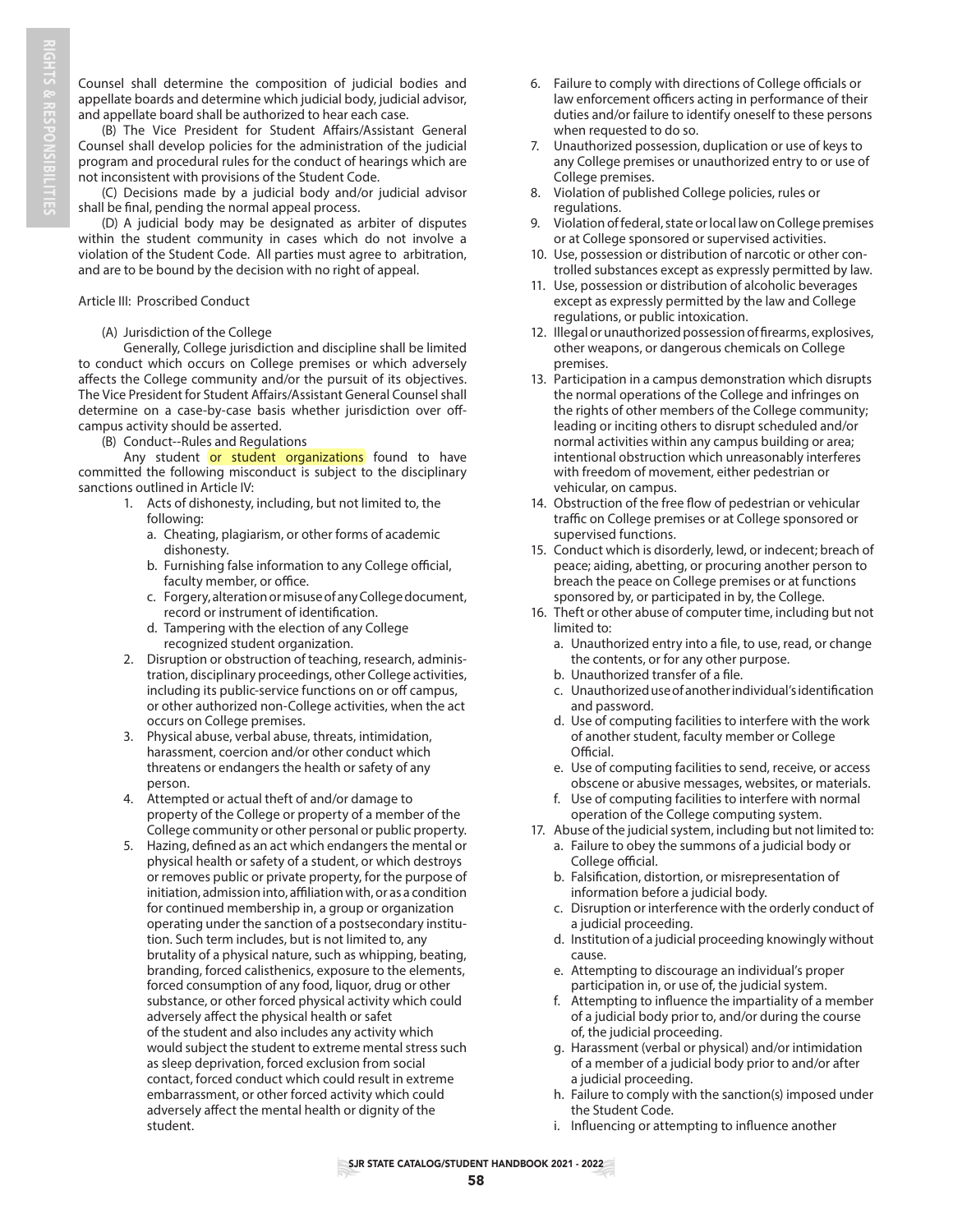person to commit an abuse of the judicial system.

- 18. Publications of class lectures without consent of faculty or lecturers.
- 19. The College is a tobacco free campus. The use of all forms of tobacco and smoking, including cigarettes, loose-leaf tobacco, snuff and electronic devices is prohibited. The tobacco free policy applies to all campus properties, walkways, sidewalks and parking lots, as well as personal vehicles in these areas.
- 20. Gambling is prohibited on college property.
- 21. Sleeping in public areas is prohibited.
- 22. Distribution or posting of any commercial material on campus must have the approval of the President or his/her designee.
- 23. With the exception of service animals (dog or miniature horse), pet animals are not allowed on campus, including sidewalks, in campus buildings, in classrooms, on the grounds, or at collegiate sporting events and practices.
- 24. A service animal must be on a leash or harness unless it would interfere with the service animal's ability to perform the tasks it is trained to do, and it must be under the handler's control. If an animal is not under the handler's control, is not housebroken, or poses a threat, the College may request its removal.
- 25. Students who do not honor their financial obligations to the College (including but not limited to, worthless checks, loans, veteran deferments, and other fees) will not be allowed to re-enroll. If it becomes necessary for the College to turn over a student's account balance to a collection agency for collection, the collection cost (agency fees) will be added to the student's account and must be paid by the student.
- 26. Students must attire themselves in such a manner as not to be in violation of health laws and/or disrupt the College's educational process. Appropriate dress for the appropriate activity is expected. A student may be asked to leave an area when he/she is not appropriately attired in the opinion of the College official or instructor who is acting in a supervisory position. Repeat offenders shall be reported to the Vice President for Student Affairs.
- 27. All students must carry identification and/or proof of registration.
- 28. Unless it is part of a structured classroom activity, students may not bring guests or family members into the classroom.
- 29. The posting of vulgar, abusive, derogatory, threatening, discriminatory, or gang-related content on any college sanctioned social media accounts is strictly prohibited. The College reserves the right to block users and/ or remove a post that violates college policies, creates a hostile environment, or contains content that is vulgar, abusive, derogatory, threatening, discriminatory, or gang related.
- 30. After closing hours, students may not enter any building unless accompanied by a college employee. Unless otherwise authorized, all persons must be off the campus by 11:00 p.m.
- (C) Violation of Law and College Discipline
	- 1. If a student is charged only with an off-campus violation of federal, state, or local laws, but not with any other violation of this Code, disciplinary action may be taken and sanctions imposed for grave misconduct which demonstrates flagrant disregard for the College community. In such cases, no sanction may be imposed unless the student has been found guilty in a court of law or has declined to contest such charges, although not actually admitting guilt (e.g., "no contest" or "nolo contendere").
- 2. College disciplinary proceedings may be instituted against a student charged with violation of a law which is also a violation of this Student Code, for example, if both violations result from the same factual situation, without regard to the pendency of civil litigation in court or criminal arrest and prosecution. Proceedings under this Student Code may be carried out prior to, simultaneously with, or following civil or criminal proceedings off-campus.
- 3. When a student is charged by federal, state or local authorities with a violation of law, the College will not request or agree to special consideration for that individual because of his or her status as a student. If the alleged offense is also the subject of a proceeding before a judicial body under the Student Code, however, the College may advise off-campus authorities of the existence of the Student Code and of how such matters will be handled internally within the College community. The College will cooperate fully with law enforcement and other agencies in the enforcement of criminal law on campus and in the conditions imposed by criminal courts for the rehabilitation of student violators. Individual students and faculty members, acting in their personal capacities, remain free to interact with governmental representatives as they deem appropriate.

#### Article IV: Judicial Policies

- (A) Charges and Hearings
	- 1. Any member of the College community may file charges against any student or student organization for misconduct. Charges shall be prepared in writing and directed to the Vice President for Student Affairs/ Assistant General Counsel responsible for the administration of the College judicial system. Any charge should be submitted as soon as possible after the event takes place, preferably within five (5) class days. This time limit may be extended for an additional 10 days for extenuating circumstances.
	- 2. The Vice President for Student Affairs/Assistant General Counsel may conduct an investigation to determine if the charges have merit and/or if they can be disposed of administratively by mutual consent of the parties involved on a basis acceptable to the Vice President for Student Affairs/Assistant General Counsel, or the Vice President for Student Affairs may refer the matter to a judicial advisor who will conduct the investigation of the charges to determine if they have merit and can be disposed of administratively by mutual consent of the parties involved on a basis acceptable to the Vice President for Student Affairs/Assistant General Counsel. Such disposition shall be final and there shall be no subsequent proceedings. If the charges cannot be disposed of by mutual consent, the judicial advisor may later serve in the same matter as the judicial body or a member thereof.
	- 3. All charges shall be presented to the accused student in written form. A time shall be set for a hearing, not less than five (5) nor more than fifteen (15) class days after the student has been notified. Maximum time limits for scheduling of hearings may be extended at the discretion of the judicial advisor.
	- 4. Hearings shall be conducted by a judicial body according to the following guidelines:
		- a. Hearings normally shall be conducted in private. At the request of the accused student, and subject to the discretion of the chairperson, a representative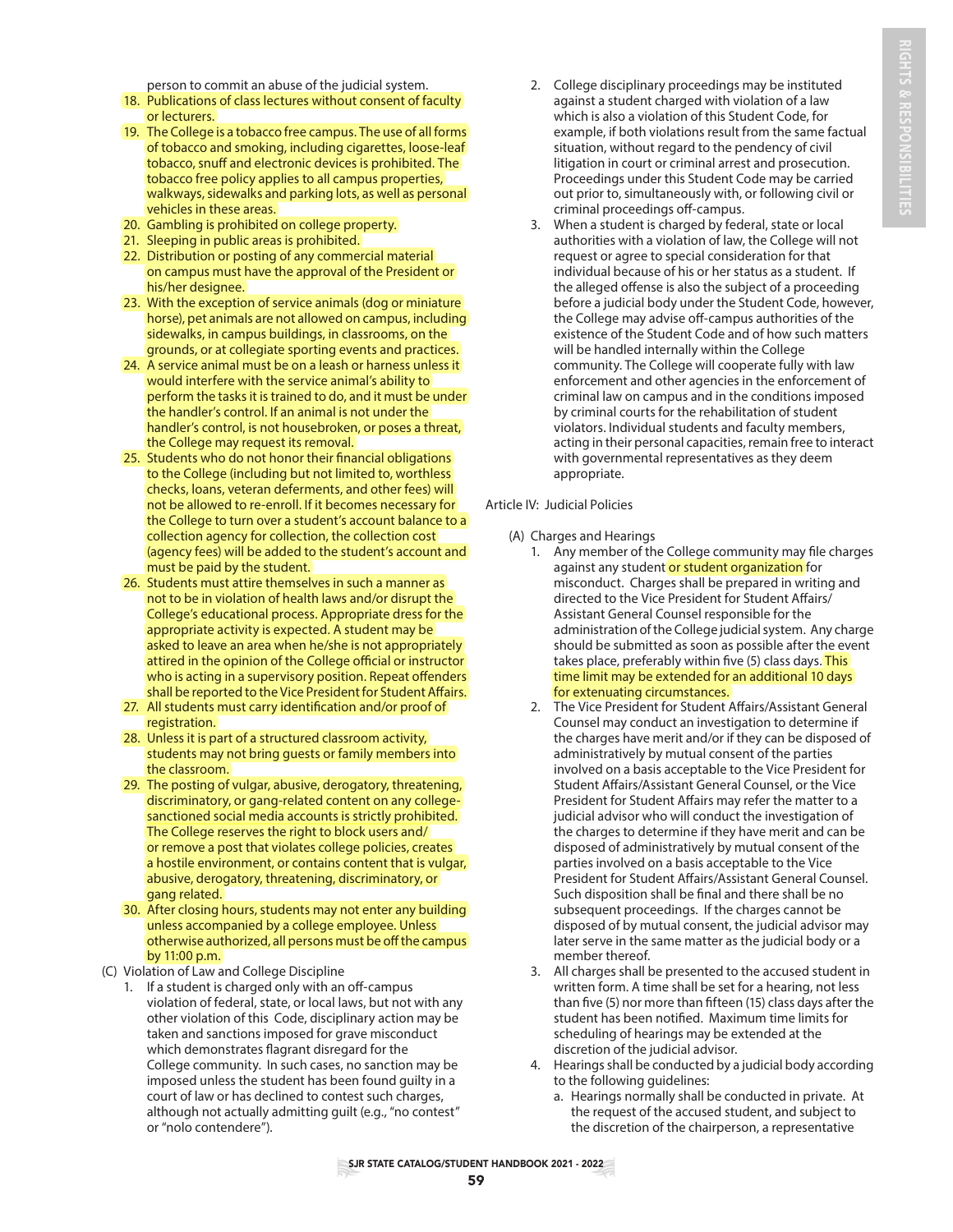of the student press may be admitted, but shall not have the privilege of participating in the hearing.

- b. Admission of any person to the hearing shall be at the discretion of the judicial body and/or its judicial advisor or Vice President for Student Affairs/Assistant General Counsel.
- c. In hearings involving more than one accused student, the chairperson of the judicial body, in his or he discretion, may permit the hearings concerning each student to be conducted separately.
- d. The complainant and the accused have the right to be assisted by any advisor they choose at their own expense. The advisor may be an attorney. The complainant and/or the accused or advisor may participate in the presentation of the case.
- e. The complainant, the accused, and the judicial body shall have the privilege of presenting relevant information and witnesses, subject to the right of cross examination by the participants.
- f. Pertinent records, exhibits, and written statements may be accepted as evidence for consideration by a judicial body at the discretion of the chairperson.
- g. All procedural questions are subject to the final decision of the judicial body chairperson.
- h. After the hearing, the judicial body shall determine by majority vote if the judicial body consists of more than one (1) person whether the student has violated each section of the Student Code which the student is charged with violating.
- i. The judicial body's determination shall be made on the basis of whether it is more likely than not that the accused student violated the Student Code.
- j. There is a presumption that no violation occurred.
- k. The complainant and the accused have the right to an impartial hearing officer.
- l. The complainant and the accused have the right against self-incrimination and to remain silent.
- m. The complainant and the accused have the right to receive copies of accurate and complete records of relevant disciplinary proceedings.
- 5. There shall be a single verbatim record, such as a tape recording, of all hearings before a judicial body. The record shall be the property of the College.
- 6. Except in the case of a student charged with failing to obey the summons of a judicial body or College official, no student may be found to have violated the Student Code solely because the student failed to appear before a judicial body. In all cases the evidence in support of the charges shall be presented and considered.
- (B) Sanctions
	- 1. The following sanctions may be imposed upon any student found to have violated the Student Code of Conduct:
		- a. Warning--A notice in writing to the student that the student is violating or has violated institutional regulations.
		- b. Probation--A written reprimand for violation of specified regulations. Probation is for a designated period of time and includes the probability of more severe disciplinary sanctions if the student is found to be violating any institutional regulation(s) during the probationary period.
		- c. Loss of Privileges--Denial of specified privileges for a designated period of time.
		- d. Fines--Previously established and published fines may be imposed.
		- e. Restitution--Compensation for loss, damage or injury. This may take the form of appropriate service and/or

monetary or material replacement.

- f. Discretionary Sanctions--Work assignments, service to the College or other related discretionary assignments (such assignments must have the prior approval of the Judicial Advisor).
- g. College Suspension--Separation of the student or student organization from the College for a definite period of time after which the student or student organization is eligible to return. Conditions for readmission may be specified.
- h. College Expulsion--Permanent separation of the student from the College.
- i. Permanent removal of student organization from College.
- 2. More than one of the sanctions listed above may be imposed for any single violation.
- 3. Other than College expulsion, disciplinary sanctions shall not be made part of the student's permanent academic record, but shall become part of the student's confidential record. Upon graduation, the student's confidential record may be expunged of disciplinary actions upon application to the judicial advisor.
- 4. The following sanctions may be imposed upon groups or organizations:
- a. Those sanctions listed above in Section B1, a through e.
	- b. Deactivation--Loss of all privileges, including College recognition, for a specified period of time.
	- 5. In each case in which a judicial body determines that a student has violated the Student Code, the sanction(s) shall be determined and imposed by the Judicial Advisor. In cases in which persons other than or in addition to the Judicial Advisor have been authorized to serve as the judicial body, the recommendation of all members of the judicial body shall be considered by the Judicial Advisor in determining and imposing sanctions. The Judicial Advisor is not limited to sanctions recommended by members of the judicial body. Following the hearing, the judicial body and the Judicial Advisor shall advise the accused in writing of its determination and of the sanction(s) imposed, if any.
	- (C) Interim Suspension

 In certain circumstances, the Vice President for Studen Affairs/Assistant General Counsel, or a designee, may impose a College suspension prior to the hearing before a judicial body.

- 1. Interim suspension may be imposed only: a. to ensure the safety and well-being of members of the College community or preservation of College property;
	- b. to ensure the student's own physical or emotional safety and well-being; or
	- c. if the party poses a definite threat of disruption of or interference with the normal operations of the College.
- 2. During the interim suspension, parties shall be denied access to the campus (including classes) and/or all other College activities or privileges for which the student might otherwise be eligible, as the Vice-President for Student Affairs/Assistant General Counsel or the judicial advisor may determine to be appropriate.
- (D) Appeals
	- 1. A decision reached by the judicial body or a sanction imposed by the judicial advisor may be appealed by accused students, complainants or student organizations to an appellate board within five (5) school days of the decision. Such appeals shall be in writing and shall be delivered to the Vice President for Student Affairs/Assistant General Counsel or his/her designee.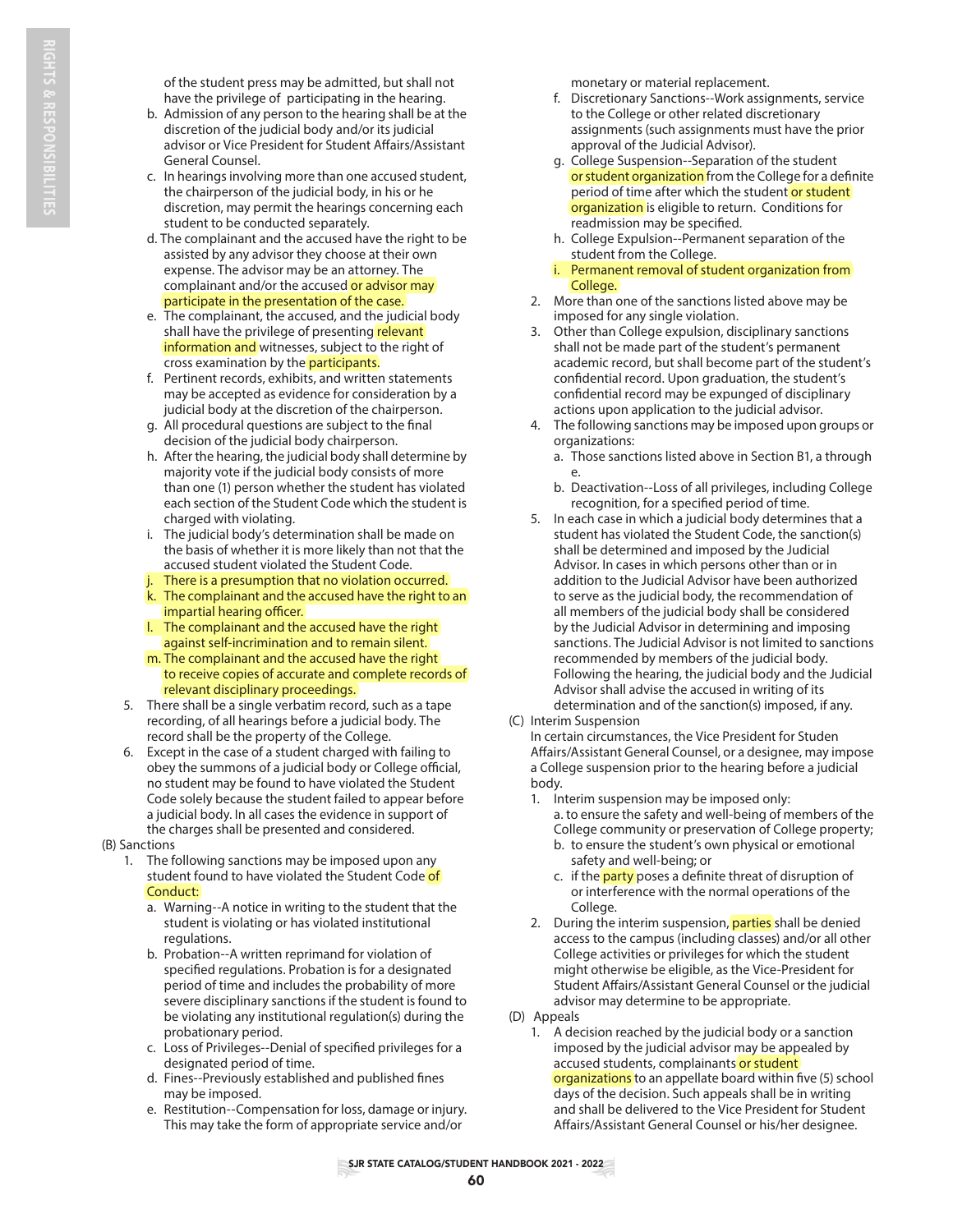- 2. Except as required to explain the basis of new evidence, an appeal shall be limited to review of the verbatim record of the initial hearing and supporting documents for one or more of the following purposes:
	- a. To determine whether the original hearing was conducted fairly in light of the charges and evidence presented, and in conformity with prescribed procedures giving the complaining party a reasonable opportunity to prepare and present evidence that the Student Code was violated, and giving the accused party a reasonable opportunity to prepare and present a rebuttal of those allegations.
	- b. To determine whether the decision reached regarding the accused party was based on substantial evidence. that is, whether the facts in the case were sufficient to establish that a violation of the Student Code occurred.
	- c. To determine whether the sanction(s) imposed were appropriate for the violation of the Student Code which the party was found to have committed.
	- d. To consider new evidence, sufficient to alter a decision, or other relevant facts not brought out in the original hearing, because such evidence and/or facts were not known to the person appealing at the time of the original hearing.
- 3. If an appeal is upheld by the appellate board, the matter shall be remanded to the original judicial body and judicial advisor for re-opening of the hearing to allow reconsideration of the original determination and/or sanction(s).
- 4. In cases involving appeals by **parties** accused of violating the Student Code, review of the sanction imposed by the appellate board may result in concurrence of the existing sanction, reduction of the existing sanction, elimination of the existing sanction, or revision of the existing sanction.

Article V: Interpretation and Revision

- (A) Any question of interpretation regarding the Student Code shall be referred to the Vice President for Student Affairs/ Assistant General Counsel for final determination.
- (B) The Student Code shall be reviewed every two (2) years under the direction of the judicial advisor.

Students are expected to take reasonable care of the classrooms, student centers, and other facilities of the three SJR State centers. Students who abuse property or facilities will be reported to the Vice President for Student Affairs/Assistant General Counsel for disciplinary action.

# **STUDENT COMPLAINT PROCESS**

Federal regulations and State laws require that public colleges in The Florida College System have processes for students, employees, and applicants to file complaints against any respective college. In almost every situation, the college's process for resolving complaints must be followed first. Before contacting the State Division of Florida Colleges, please read SJR State's policies and procedures for filing complaints which may be found in the Catalog/Student Handbook on page 31. If you wish to file a complaint with the Florida Department of Education, please visit their website at fldoe.org/schools/higher-ed/fl-college-system/ about-us/complaints.stml.

Complaints may also be filed with our accrediting agency, the Southern Association of Colleges and Schools Commission on Colleges (SACSOC) using its complaint procedures found on their website at sacscoc.org/app/uploads/2020/01/ComplaintPolicy-1. pdf.